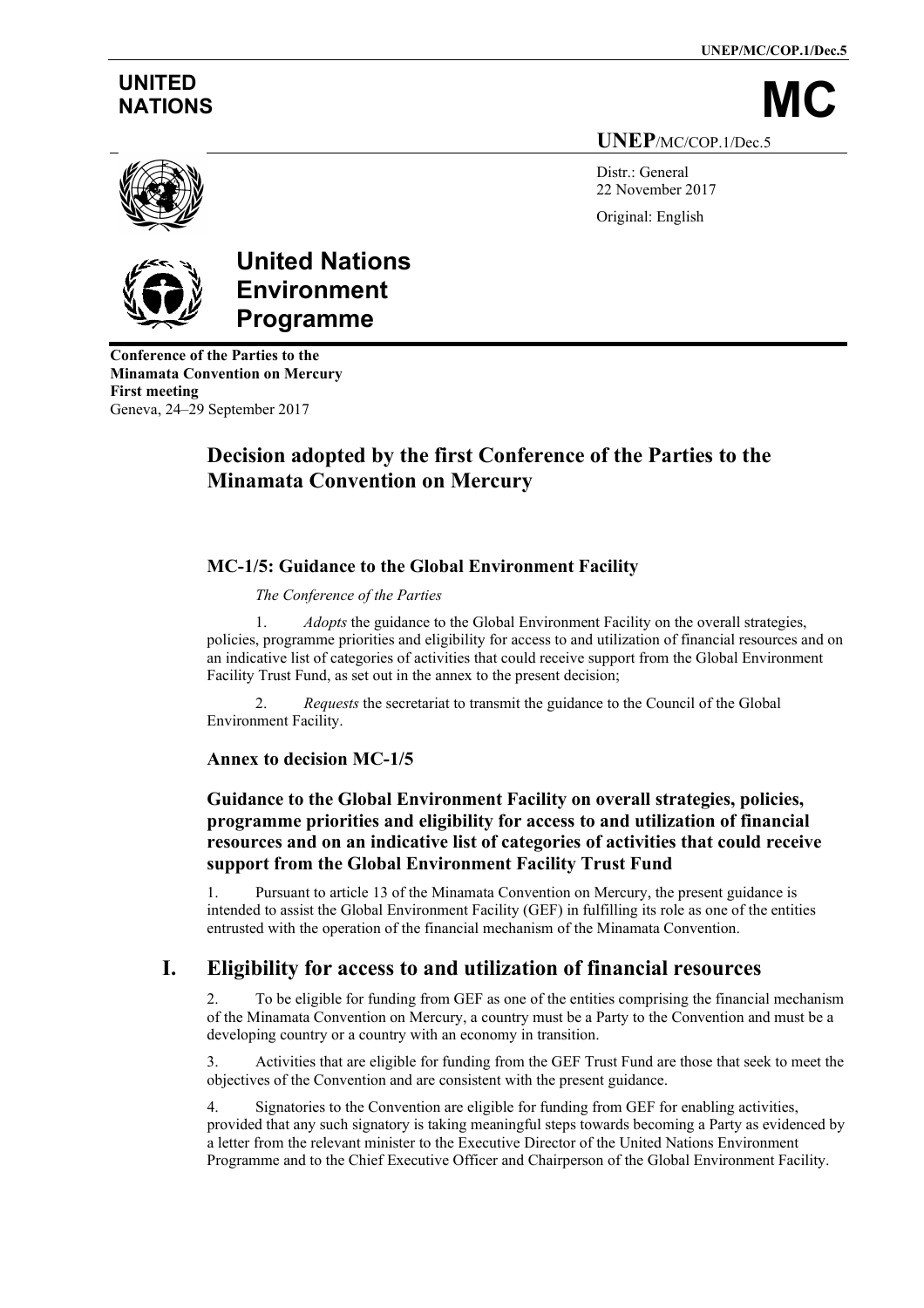# **II. Overall strategies and policies**

5. In accordance with article 13, paragraph 7, of the Convention, the GEF Trust Fund shall provide new, predictable, adequate and timely financial resources to meet costs in support of implementation of the Convention as agreed by the Conference of the Parties, including costs arising from activities that:

(a) Are country-driven;

(b) Are in conformity with programme priorities as reflected in relevant guidance provided by the Conference of the Parties;

- (c) Build capacity and promote the utilization of local and regional expertise, if applicable;
- (d) Promote synergies with other focal areas;
- (e) Continue to enhance synergies and co-benefits within the chemicals and waste focal

area;

(f) Promote multiple-source funding approaches, mechanisms and arrangements, including from the private sector, if applicable;

(g) Promote sustainable national socioeconomic development, poverty reduction and activities consistent with existing national sound environmental management programmes geared towards the protection of human health and the environment.

## **III. Programme priorities**

6. In accordance with article 13, paragraph 7, of the Convention, the GEF Trust Fund shall provide resources to meet the agreed incremental costs of global environmental benefits and the agreed full costs of some enabling activities.

7. In particular, it should give priority to the following activities when providing financial resources to developing-country parties and parties with economies in transition:

(a) Enabling activities, particularly Minamata Convention initial assessment activities and national action plans for artisanal and small-scale gold mining;

- (b) Activities to implement the provisions of the Convention, affording priority to those that:
	- (i) Relate to legally binding obligations;
	- (ii) Facilitate early implementation on entry into force of the Convention for a Party;
	- (iii) Allow for a reduction in mercury emissions and releases and address the health and environmental impacts of mercury.

8. In providing resources for an activity, GEF should take into account the potential mercury reductions of a proposed activity relative to its costs in accordance with paragraph 8 of article 13 of the Convention.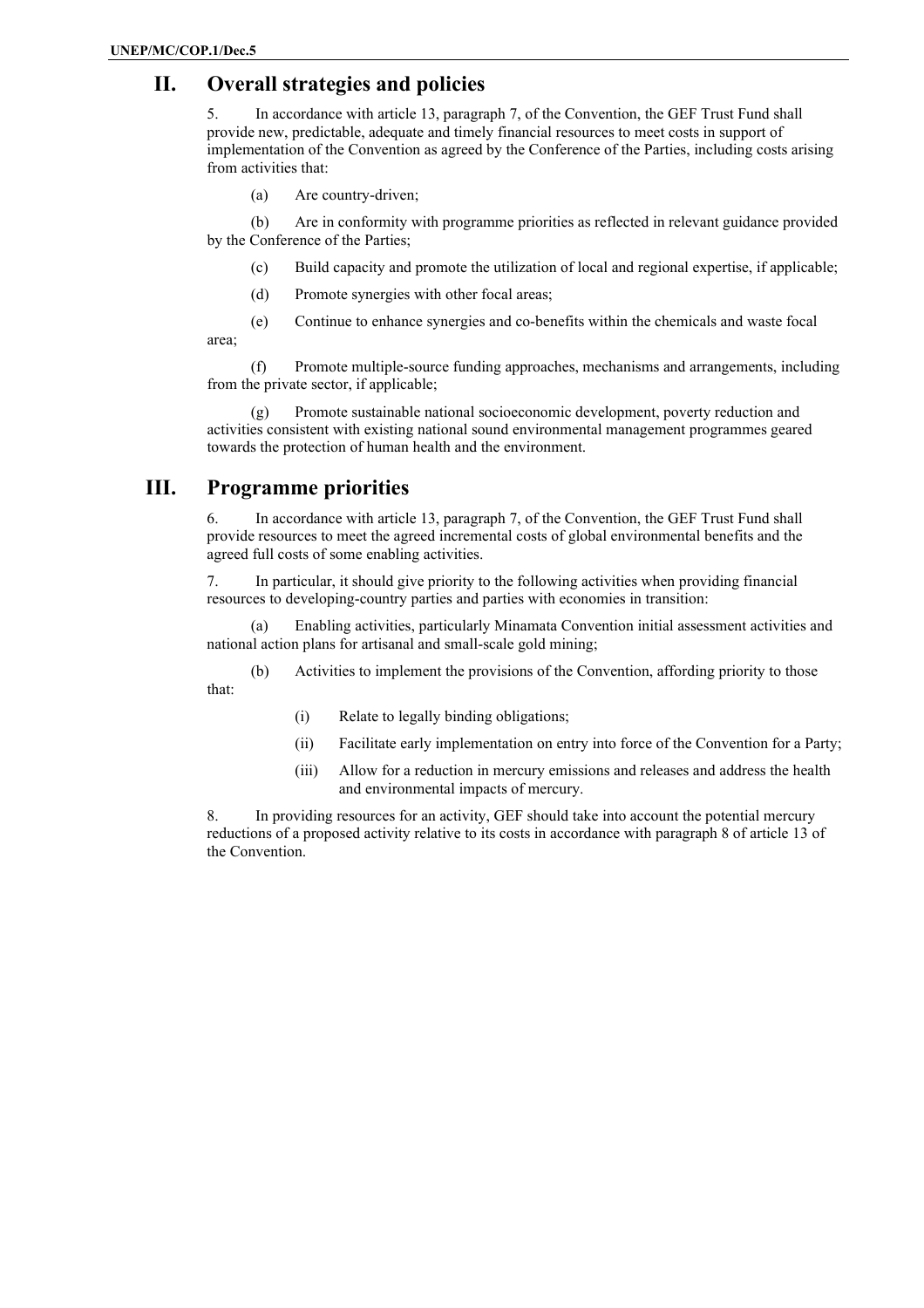## **IV. Indicative list of categories of activities that could receive support**

- **A. Enabling activities**
- **1. Minamata Convention initial assessments (MIAs)**
- **2. Preparation of national action plans for artisanal and small-scale gold mining in accordance with paragraph 3 of article 7 and Annex C**
- **3. Other types of enabling activities as agreed by the Conference of the Parties**

#### **B. Activities to implement the provisions of the Convention**

#### **1. Activities to implement the provisions of the Convention that relate to legally binding obligations**

9. When providing financial resources to eligible parties for activities to implement the provisions of the Convention, GEF should afford priority to those activities that relate to legally binding obligations of parties under the Convention and should take into account the potential mercury reductions of a proposed activity relative to its costs. Such activities could include those related to the following areas, listed in no particular order:

- $\Box$  Mercury supply sources and trade;
- □ Mercury-added products;
- □ Manufacturing processes in which mercury or mercury compounds are used;
- □ Artisanal and small-scale gold mining;
- **Emissions**;
- Releases;
- $\square$  Environmentally sound interim storage of mercury, other than waste mercury;
- Mercury wastes;
- $\Box$  Reporting;
- $\Box$  Relevant capacity-building, technical assistance and technology transfer in relation to the above.

#### **2. Activities to implement the provisions of the Convention that facilitate early implementation on entry into force of the Convention for a Party**

10. When considering activities to implement the provisions of the Convention that facilitate early implementation on entry into force, GEF should also consider providing support for activities that, although they are not the subject of a legal obligation under the Convention, may significantly contribute to a Party's preparedness to implement the Convention upon its entry into force for that country.

11. Within the context of the GEF mandate, such activities could include, inter alia, support for:

(a) With regard to emissions, the development by parties with relevant sources of emissions of national plans setting out the measures to be taken to control emissions and their expected targets, goals and outcomes;

With regard to releases, the development by parties with relevant sources of releases of national plans setting out the measures to be taken to control releases and their expected targets, goals and outcomes;

(c) With regard to contaminated sites, capacity-building for the development of strategies for identifying and assessing sites contaminated by mercury or mercury compounds and, as appropriate, the remediation of those sites;

- (d) Information exchange;
- (e) Public information, awareness and education;